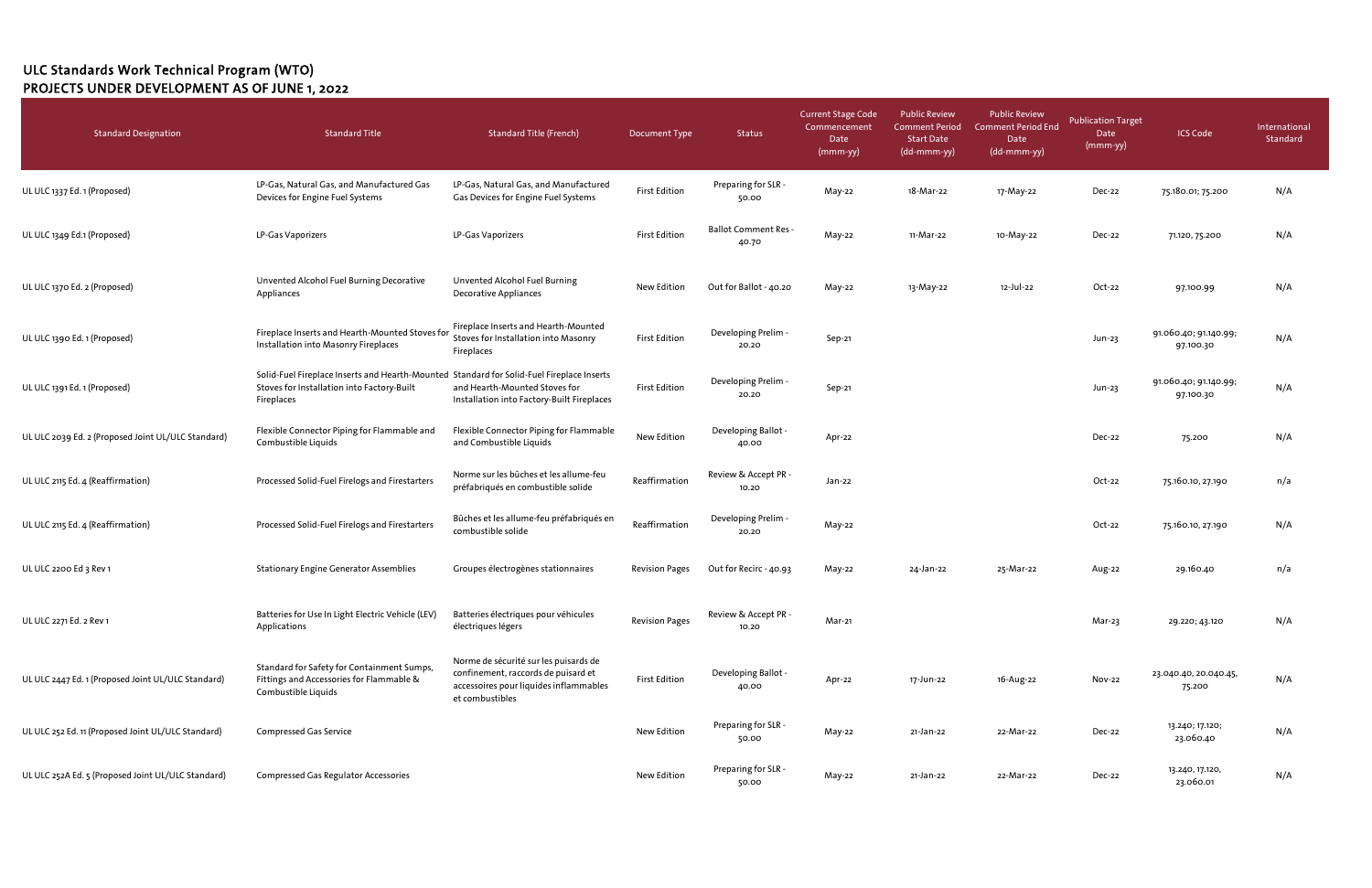| <b>Standard Designation</b>                        | <b>Standard Title</b>                                                                                                                                                                                                                | <b>Standard Title (French)</b>                                                                                                                                  | <b>Document Type</b>  | <b>Status</b>                        | <b>Current Stage Code</b><br>Commencement<br>Date<br>$(mmm-yy)$ | <b>Public Review</b><br><b>Comment Period</b><br><b>Start Date</b><br>(dd-mmm-yy) | <b>Public Review</b><br><b>Comment Period End</b><br>Date<br>(dd-mmm-yy) | <b>Publication Target</b><br>Date<br>$(mmm-yy)$ | <b>ICS Code</b>                      | International<br>Standard |
|----------------------------------------------------|--------------------------------------------------------------------------------------------------------------------------------------------------------------------------------------------------------------------------------------|-----------------------------------------------------------------------------------------------------------------------------------------------------------------|-----------------------|--------------------------------------|-----------------------------------------------------------------|-----------------------------------------------------------------------------------|--------------------------------------------------------------------------|-------------------------------------------------|--------------------------------------|---------------------------|
| UL ULC 2580 Ed. 3 Rev 2                            | Batteries for Use in Electric Vehicles                                                                                                                                                                                               | Batteries pour véhicules électriques                                                                                                                            | <b>Revision Pages</b> | Preparing for SLR -<br>50.00         | Mar-22                                                          | 16-Sep-21                                                                         | 15-Nov-21                                                                | Jul-22                                          | 29.220; 43.120                       | N/A                       |
| UL ULC 2580 Ed. 3 Rev 3                            | Batteries for Use in Electric Vehicles                                                                                                                                                                                               | Batteries pour véhicules électriques                                                                                                                            | <b>Revision Pages</b> | Preparing for SLR -<br>50.00         | Mar-22                                                          | 16-Sep-21                                                                         | 15-Nov-21                                                                | Jul-22                                          | 29.220; 43.120                       | N/A                       |
| UL ULC 2586 Ed. 2 Rev 1                            | Hose Nozzle Valves for Flammable and<br>Combustible Liquids                                                                                                                                                                          | Pistolets pour les liquides combustibles<br>et inflammables                                                                                                     | <b>Revision Pages</b> | Out for Recirc - 40.93               | Jun-22                                                          | 25-Feb-22                                                                         | 26-Apr-22                                                                | Dec-22                                          | 23.060.01, 23.100.50                 | N/A                       |
| UL ULC 312 Ed. 11 (Proposed Joint UL/ULC Standard) | Standard for Check Valves for Fire-Protection<br>Service                                                                                                                                                                             | Norme de sécurité clapets antiretour<br>pour service de protection contre les<br>incendies                                                                      | <b>New Edition</b>    | SLR Complete - 50.99                 | May-22                                                          | 02-Oct-19                                                                         | 02-Dec-19                                                                | Jun-22                                          | 13.220.20                            | N/A                       |
| UL ULC 404 Ed. 9 (Proposed Joint UL/ULC Standard)  | Pressure-Indicating Gauges for Compressed Gas  Manomètres indicateurs de pression<br>Service                                                                                                                                         | pour le service des gaz comprimés                                                                                                                               | New Edition           | Out for Ballot - 40.20               | Apr-22                                                          | 29-Apr-22                                                                         | 28-Jun-22                                                                | Dec-22                                          | 17.100, 75.180.99                    | N/A                       |
| UL ULC 407 Ed. 8 (Proposed Joint UL/ULC Standard)  | Manifolds for Compressed Gases                                                                                                                                                                                                       | Manifolds for Compressed Gases                                                                                                                                  | New Edition           | <b>Ballot Comment Res -</b><br>40.70 | May-22                                                          | 18-Mar-22                                                                         | 17-May-22                                                                | Dec-22                                          | 13.240, 23.040,<br>71.120.01, 75.200 | N/A                       |
| UL ULC 4402 Ed. 1 (Proposed)                       | Standard for Indoor Air Quality in Buildings and<br>Facilities Utilized for the Cultivation, Production<br>and Processing of Cannabis                                                                                                |                                                                                                                                                                 | <b>First Edition</b>  | Out for Recirc - 40.93               | May-22                                                          | 02-Jul-21                                                                         | 31-Aug-21                                                                | Jun-22                                          | 13.040.30                            | N/A                       |
| ULC 60839-11-2 Ed. 1 (Proposed)                    | Alarm and Electronic Security Systems Part 11-2:<br><b>Application Guidelines</b>                                                                                                                                                    | Systèmes d'alarme et de sécurité<br>électroniques - Partie 11-2: Systèmes de<br>contrôle d'accès électronique - Lignes<br>directrices d'application             | <b>First Edition</b>  | Preparing for SLR -<br>50.00         | Feb-22                                                          | 28-May-21                                                                         | 28-Jul-21                                                                | Jul-22                                          | 13.310; 13.320                       | IEC 60839-11-2            |
| ULC 61243-1 - Ed. 3 (Proposed)                     | Live Working - Voltage Detectors - Part 1:<br>Capacitive type to be used for voltages<br>exceeding 1 kV AC                                                                                                                           | Travaux sous tension - Détecteurs de<br>tension - Partie 1: Type capacitif pour<br>usage sur des tensions alternatives de<br>plus de 1kV                        | New Edition           | Developing Prelim -<br>20.20         | Apr-22                                                          |                                                                                   |                                                                          | Dec-22                                          | 13.260; 29.240.20;<br>29.260.99      | IEC 61243-1 Ed. 3         |
| ULC 61318 - Ed. 4 (Proposed)                       | Live working - Methods for assessment of<br>defects and verification of performance<br>applicable to tools, devices and equipment                                                                                                    | Travaux sous tension - Méthodes<br>d'évaluation des défauts et vérification<br>des performances applicables aux outils,<br>dispositifs et équipement            | New Edition           | Developing Prelim -<br>20.20         | Apr-22                                                          |                                                                                   |                                                                          | Dec-22                                          | 13.260; 29.240.20;<br>29.260.99      | IEC 61318 Ed. 4           |
| ULC 61472-2 - Ed. 1 (Proposed)                     | Live Working - Minimum Approach Distances -<br>Part 2: Method of determination of the electrical Méthode de détermination de la<br>component distance for AC systems from 1,0 kV distance du composant électrique pour<br>to 72,5 kV | <b>Travaux sous Tension - Distances</b><br>Minimales D'Approche - Partie 2:<br>les réseaux en courant alternatif de<br>tension comprise entre 1,0 kV et 72,5 kV | <b>First Edition</b>  | Review & Accept PR -<br>10.20        | Apr-22                                                          |                                                                                   |                                                                          | Dec-22                                          | 13.260; 29.240.99;<br>29.260.99      | IEC 61472-2:2021          |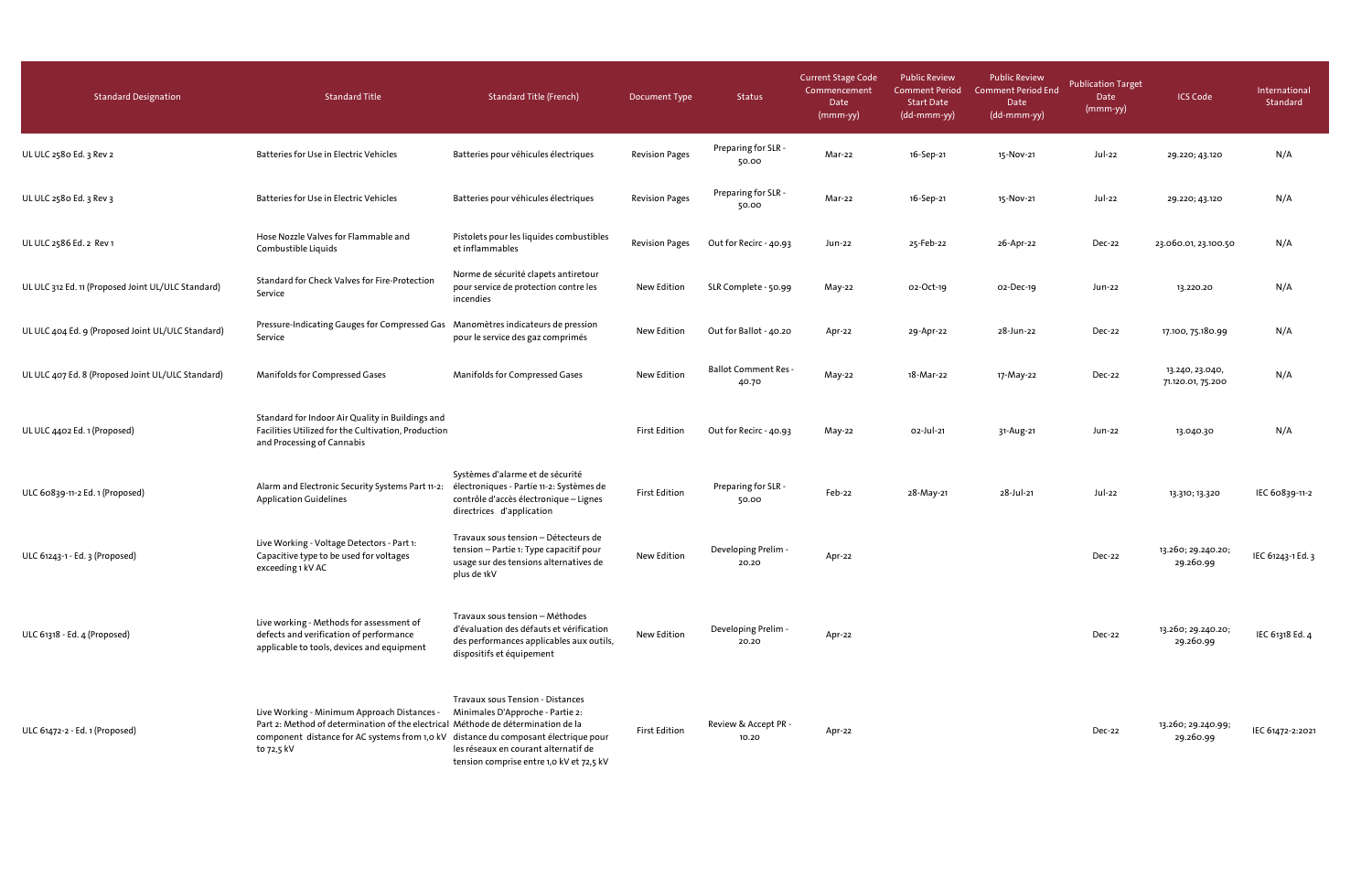| <b>Standard Designation</b>                | <b>Standard Title</b>                                                                                                                                                    | <b>Standard Title (French)</b>                                                                                                                               | <b>Document Type</b>  | Status                                  | <b>Current Stage Code</b><br>Commencement<br>Date<br>$(mmm-yy)$ | <b>Public Review</b><br><b>Comment Period</b><br><b>Start Date</b><br>(dd-mmm-yy) | <b>Public Review</b><br><b>Comment Period End</b><br>Date<br>(dd-mmm-yy) | <b>Publication Target</b><br>Date<br>(mmm-yy) | <b>ICS Code</b>                            | International<br>Standard              |
|--------------------------------------------|--------------------------------------------------------------------------------------------------------------------------------------------------------------------------|--------------------------------------------------------------------------------------------------------------------------------------------------------------|-----------------------|-----------------------------------------|-----------------------------------------------------------------|-----------------------------------------------------------------------------------|--------------------------------------------------------------------------|-----------------------------------------------|--------------------------------------------|----------------------------------------|
| ULC S102.4 Ed. 4 (Reaffirmation)           | Standard Method Of Test For Fire And Smoke<br>Characteristics Of Electrical Wiring, Cables And<br>Non-Metallic Raceways                                                  | Méthode D'essai Normalisée<br>Caractéristiques De Résistance Au Feu Et<br>À La Fumée Des Fils Et Câbles Électriques<br>Et Des Canalisations Non Métalliques  | Reaffirmation         | Out for Ballot - 40.20                  | May-22                                                          | 18-May-22                                                                         | 18-Jul-22                                                                | Aug-22                                        | 13.220.40, 19.040,<br>29.060               | N/A                                    |
| ULC S135 Ed. 2 Rev 2                       | Standard Test Method for the Determination of<br><b>Combustibility Parameters of Building Materials</b><br>Using an Oxygen Consumption Calorimeter<br>(Cone Calorimeter) |                                                                                                                                                              | <b>Revision Pages</b> | <b>Ballot Comment Res -</b><br>40.70    | Jan-21                                                          | 17-Nov-20                                                                         | 18-Jan-21                                                                | Dec-22                                        | 13.220.50; 19.040                          | ISO 5660-1; ISO 5660-<br>2; ISO 5660-3 |
| ULC 5135 Ed. 2 Rev 3                       | Standard Test Method for the Determination of<br><b>Combustibility Parameters of Building Materials</b><br>Using an Oxygen Consumption Calorimeter<br>(Cone Calorimeter) |                                                                                                                                                              | <b>Revision Pages</b> | <b>Ballot Comment Res -</b><br>40.70    | Aug-21                                                          | 23-Jun-21                                                                         | 23-Aug-21                                                                | Dec-22                                        | 13.220.50; 19.040                          | ISO 5660-1; ISO 5660-<br>2; ISO 5660-3 |
| ULC S137 Ed. 2 (Reaffirmation)             | Standard Method Of Test For Fire Growth Of<br>Mattresses (Open Flame Test)                                                                                               | Méthode D'essai Normalisée Pour La<br>Propagation Du Feu Sur Les Matelas<br>(Essai À La Flamme Nue)                                                          | Reaffirmation         | Out for Ballot - 40.20                  | $May-22$                                                        | 18-May-22                                                                         | 18-Jul-22                                                                | Aug-22                                        | 13.220.40                                  | N/A                                    |
| ULC S139 Ed. 3 Rev 3 & UL 2196 Ed. 2 Rev 3 | Standard for Fire Test for Circuit Integrity of Fire- pour l'évaluation de l'intégrité des<br>Resistive Power, Instrumentation, Control, and<br>Data Cables              | Normes sur d'essai de résistance au feu<br>circuits des câbles d'alimentation, de<br>l'instrumentation, des contrôles et<br>données                          | <b>Revision Pages</b> | Developing Prelim -<br>20.20            | Nov-19                                                          |                                                                                   |                                                                          | Dec-22                                        | 13.220.50, 29.060.20                       | N/A                                    |
| ULC S144 Ed. 2 (Reaffirmation)             | Standard Method of Fire Resistance Test -<br><b>Grease Duct Assemblies</b>                                                                                               | Méthode d'essai normalisée de<br>résistance au feu - Conduits de graisse                                                                                     | Reaffirmation         | Preparing for SLR -<br>50.00            | Apr-22                                                          | o8-Feb-22                                                                         | 11-Apr-22                                                                | Jun-22                                        | 13.220.50; 19.020;<br>91.140.30; 97.040.20 | N/A                                    |
| ULC S304 Ed. 4 (Proposed)                  | Standard for Control Units, Accessories and<br>Receiving Equipment for Intrusion Alarm<br>Systems                                                                        | Norme sur les postes de contrôle, les<br>accessoires et l'équipement de réception<br>pour les systèmes d'alarme anti-<br>intrusion                           | New Edition           | <b>Prelim Comment</b><br>Review - 30.70 | Apr-22                                                          |                                                                                   |                                                                          | Aug-22                                        | 13.310; 13.320                             | N/A                                    |
| ULC S338 Ed.2 (Proposed)                   | Standard for Vehicle Theft Deterrent Equipment<br>and Systems: Electronic Immobilization System<br>and Aftermarket Installation                                          | Norme sur les systèmes et les<br>appareillages de prévention du vol de<br>véhicules automobiles : immobilisation<br>électronique et installation après-vente | New Edition           | <b>Ballot Comment Res -</b><br>40.70    | May-22                                                          | 04-Mar-22                                                                         | 03-May-22                                                                | Dec-22                                        | 13.310; 43.040.99                          | N/A                                    |
| ULC S508 Ed. 5 Rev 2 & UL 711 Ed. 8 Rev 1  | Rating and Fire Testing of Fire Extinguishers                                                                                                                            | Classification et essais sur foyers types<br>des extincteurs                                                                                                 | <b>Revision Pages</b> | Prelim Comment<br>Review - 30.70        | Jan-22                                                          |                                                                                   |                                                                          | Dec-22                                        | 13.220.10; 19.040                          | N/A                                    |
| ULC S508 Ed. 5 Rev 3 & UL 711 Ed. 8 Rev 2  | Rating and Fire Testing of Fire Extinguishers                                                                                                                            | Norme sur la classification et les essais<br>sur foyers types des extincteurs                                                                                | <b>Revision Pages</b> | Out for Ballot - 40.20                  | Apr-22                                                          | 15-Apr-22                                                                         | 14-Jun-22                                                                | Sep-22                                        | 13.220.10; 19.040                          | N/A                                    |
| ULC S515 Ed.4 (Proposed)                   | Standard for Automobile Fire Fighting<br>Apparatus                                                                                                                       | Norme Sur Les Engins Automobiles de<br>Lutte Contre L'Incendie                                                                                               | New Edition           | Developing Recirc -<br>40.93            | Jun-21                                                          | 29-Jan-21                                                                         | 30-Mar-21                                                                | Dec-22                                        | 13.220.10; 23.040.70                       | N/A                                    |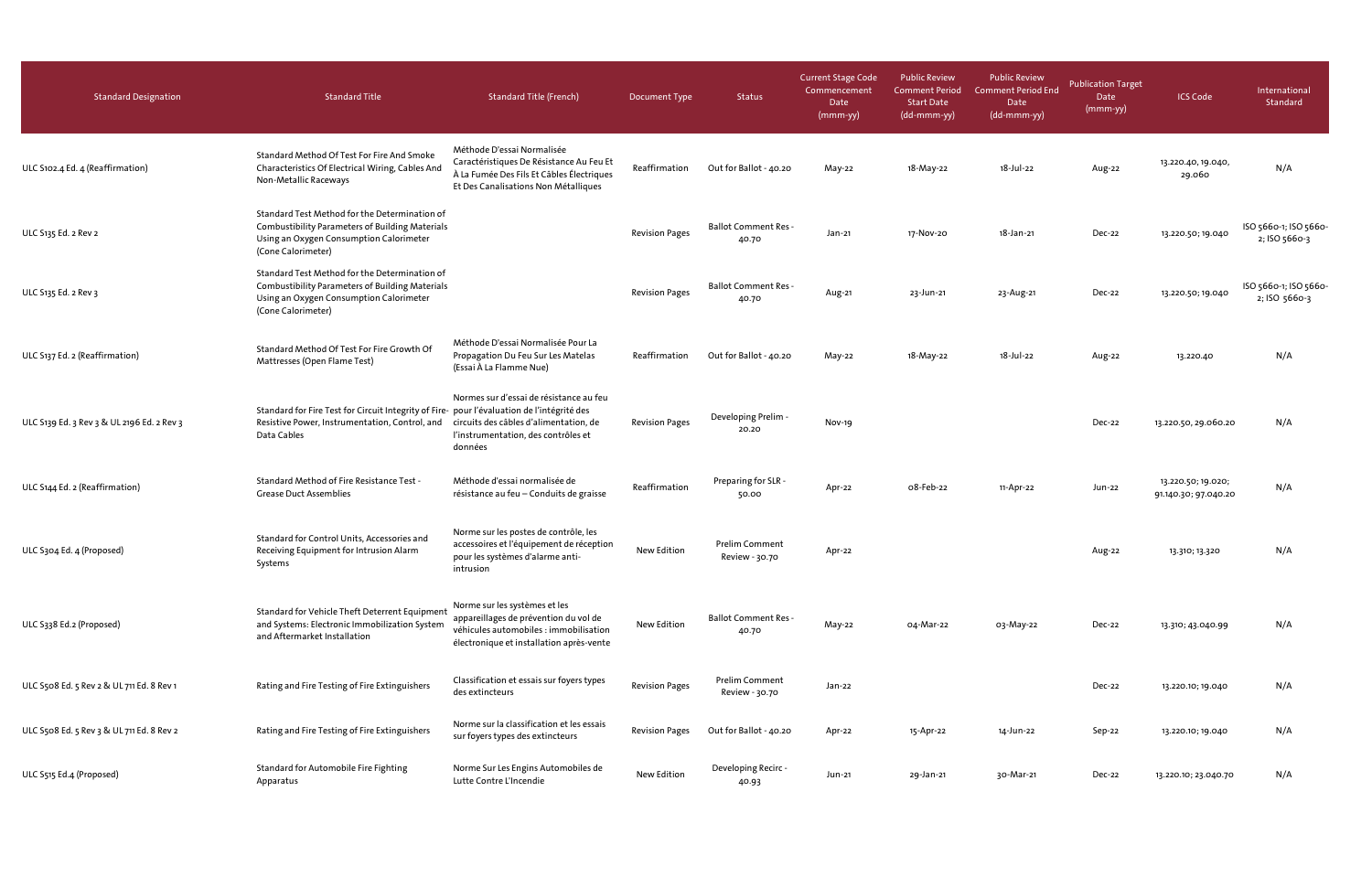| <b>Standard Designation</b>                          | <b>Standard Title</b>                                                                             | <b>Standard Title (French)</b>                                                                                                  | Document Type         | Status                               | <b>Current Stage Code</b><br>Commencement<br>Date<br>$(mmm-yy)$ | <b>Public Review</b><br><b>Comment Period</b><br><b>Start Date</b><br>(dd-mmm-yy) | <b>Public Review</b><br><b>Comment Period End</b><br>Date<br>(dd-mmm-yy) | <b>Publication Target</b><br>Date<br>(mmm-yy) | <b>ICS Code</b>                    | International<br>Standard |
|------------------------------------------------------|---------------------------------------------------------------------------------------------------|---------------------------------------------------------------------------------------------------------------------------------|-----------------------|--------------------------------------|-----------------------------------------------------------------|-----------------------------------------------------------------------------------|--------------------------------------------------------------------------|-----------------------------------------------|------------------------------------|---------------------------|
| ULC S520 Ed.3 Rev 4                                  | Standard for Fire Hydrants                                                                        | Norme sur les poteaux d'incendie                                                                                                | <b>Revision Pages</b> | Out for Recirc - 40.93               | May-22                                                          | 01-Mar-22                                                                         | 02-May-22                                                                | Dec-22                                        | 13.220.10                          | N/A                       |
| ULC S525 Ed. 5 & UL 464 Ed.11 (Proposed Binational)  | Audible Signaling Devices for Fire Alarm and<br>Signaling Systems, Including Accessories          | Dispositifs de signalisation sonore des<br>systèmes d'alarme incendie, y compris<br>les accessoires                             | New Edition           | Out for Ballot - 40.20               | May-22                                                          | 20-May-22                                                                         | 19-Jul-22                                                                | Dec-22                                        | 13.220.20; 13.320                  | N/A                       |
| ULC S526 Ed. 5 & UL 1638 Ed. 6 (Proposed Binational) | Visible Signaling Devices for Fire Alarm and<br>Signaling Systems, Including Accessories          | Appareils à signal visuel pour systèmes<br>d'alarme incendie, y compris les<br>accessoires                                      | New Edition           | Developing Ballot -<br>40.00         | <b>Dec-21</b>                                                   |                                                                                   |                                                                          | Dec-22                                        | 13.220.20; 13.320                  | N/A                       |
| ULC S527 Ed 4 & UL 864 Ed.10 (Proposed Binational)   | Standard for Control Units and Accessories for<br>Fire Alarm Systems                              | Norme sur les postes de contrôle pour<br>les systèmes d'alarme incendie                                                         | New Edition           | Developing Recirc -<br>40.93         | May-22                                                          | 25-Feb-22                                                                         | 26-Apr-22                                                                | Dec-22                                        | 13.220.20;13.320                   | N/A                       |
| ULC S529 Ed. 5 & UL 268 Ed. 8 (Proposed Binational)  | Smoke Detectors for Fire Alarm Systems                                                            | Les avertisseurs de fumée pour les<br>systèmes d'alarme d'incendie                                                              | New Edition           | Out for Ballot - 40.20               | $May-22$                                                        | 13-May-22                                                                         | 12-Jul-22                                                                | Dec-22                                        | 13.220.20, 13.320                  | N/A                       |
| ULC S530 Ed. 2 & UL 521 Ed. 8 (Proposed Binational)  | Standard for Heat Detectors for Fire Alarm<br>Systems                                             | Norme sur les détecteurs de chaleur<br>pour les systèmes d'alarme incendie                                                      | New Edition           | Developing Prelim -<br>20.20         | Mar-21                                                          |                                                                                   |                                                                          | Dec-22                                        | 13.220.20; 13.320                  | N/A                       |
| ULC S531 Ed. 5 & UL 217 Ed. 10 (Proposed Binational) | <b>Standard for Smoke Alarms</b>                                                                  | Norme sur les avertisseurs de fumée                                                                                             | New Edition           | Developing Ballot -<br>40.00         | Mar-21                                                          |                                                                                   |                                                                          | Dec-22                                        | 13.220.20, 13.320                  | N/A                       |
| ULC S541 Ed. 5 & UL 1480 Ed. 7 (Proposed Binational) | Speakers for Fire Alarm and Signaling Systems,<br><b>Including Accessories</b>                    | Haut-parleurs pour réseaux avertisseurs<br>d'incendie et systèmes de signalisation,<br>y compris les accessoires                | New Edition           | Out for Ballot - 40.20               | May-22                                                          | 31-May-22                                                                         | 01-Aug-22                                                                | Dec-22                                        | 13.220.20; 13.320                  | N/A                       |
| ULC S543 Ed.2 Rev 1                                  | Standard for Internal Lug Quick-Connect<br>Couplings for Fire Hose                                | Norme sur les raccords rapides -à oreille<br>interne pour tuyaux d'incendie                                                     | <b>Revision Pages</b> | <b>Ballot Comment Res -</b><br>40.70 | Mar-22                                                          | 15-Mar-22                                                                         | 17-May-22                                                                | Jun-22                                        | 13.220.10                          | N/A                       |
| ULC S552 Ed. 2 Rev 1                                 | Standard for Inspection, Testing, and<br>Maintenance of Smoke Alarms                              | Norme sur l'inspection, la mise à l'essai<br>et l'entretien des acertisseurs de fumée                                           | <b>Revision Pages</b> | Out for Prelim - 30.20               | May-22                                                          |                                                                                   |                                                                          | Sep-22                                        | 13.220.20; 19.020                  | N/A                       |
| ULC S561 Ed. 3 Rev 2                                 | Standard for Installation and Services for Fire<br>Signal Receiving Centres and Systems           | Norme sur l'installation et les services -<br>systèmes et centrales de réception<br>d'alarme incendie                           | <b>Revision Pages</b> | SLR Initiated - 50.20                | May-22                                                          | 06-Aug-21                                                                         | 05-Oct-21                                                                | Jun-22                                        | 13.220.20; 13.310                  | NA                        |
| ULC S561 Ed. 3 Rev 3                                 | Standard for Installation and Services for Fire<br>Signal Receiving Centres and Systems           | Norme sur l'installation et les services -<br>Systèmes et centrales de réception<br>d'alarme incendie                           | <b>Revision Pages</b> | Review & Accept PR -<br>10.20        | Mar-22                                                          |                                                                                   |                                                                          | Dec-22                                        | 13.220.20; 13.310                  | N/A                       |
| ULC S563 Ed. 3 (Proposed)                            | Standard for High-Performance and Aviation<br>Synthetic Fluorine-Free Foam Liquid<br>Concentrates | Norme relative aux concentrés liquides<br>de mousse synthétiques, sans fluorine,<br>haute performance et pour<br>l'aéronautique | New Edition           | Out for Ballot - 40.20               | Apr-22                                                          | 22-Oct-21                                                                         | 21-Jun-22                                                                | Sep-22                                        | 13.220.10; 13.220.99;<br>71.100.99 | N/A                       |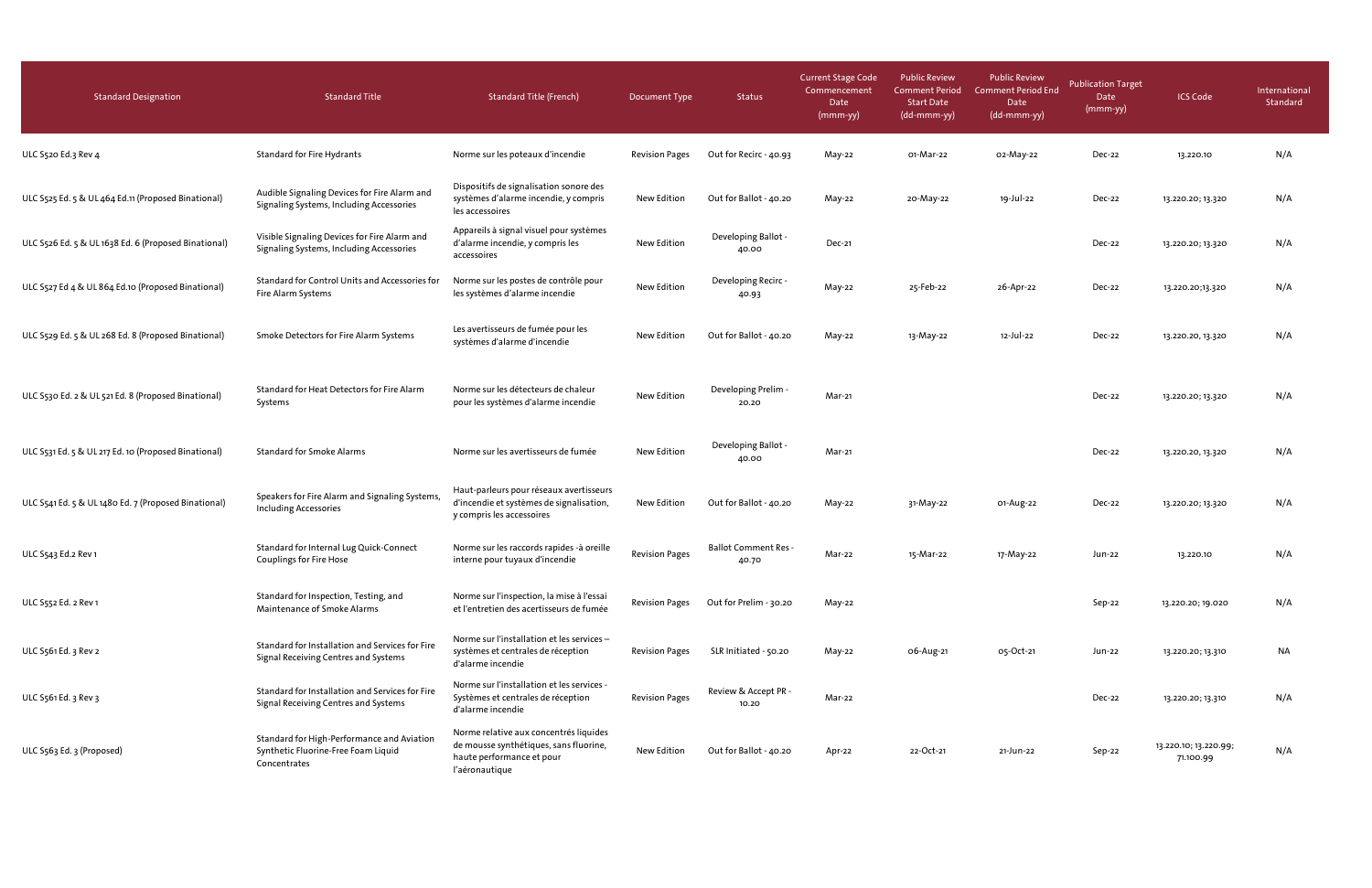| <b>Standard Designation</b>                         | <b>Standard Title</b>                                                                                                              | <b>Standard Title (French)</b>                                                                                                                               | Document Type         | <b>Status</b>                        | <b>Current Stage Code</b><br>Commencement<br>Date<br>$(mmm-yy)$ | <b>Public Review</b><br><b>Comment Period</b><br><b>Start Date</b><br>(dd-mmm-yy) | <b>Public Review</b><br><b>Comment Period End</b><br>Date<br>(dd-mmm-yy) | <b>Publication Target</b><br>Date<br>(mmm-yy) | <b>ICS Code</b>                         | International<br>Standard |
|-----------------------------------------------------|------------------------------------------------------------------------------------------------------------------------------------|--------------------------------------------------------------------------------------------------------------------------------------------------------------|-----------------------|--------------------------------------|-----------------------------------------------------------------|-----------------------------------------------------------------------------------|--------------------------------------------------------------------------|-----------------------------------------------|-----------------------------------------|---------------------------|
| ULC S564 Ed. 2 Rev 2                                | Categories 1 and 2 Foam Liquid Concentrates                                                                                        |                                                                                                                                                              | <b>Revision Pages</b> | Preparing for SLR -<br>50.00         | May-22                                                          | 11-Mar-22                                                                         | 10-May-22                                                                | Jul-22                                        | 13.220.10                               | n/a                       |
| ULC S576 Ed. 2 Rev 1                                | <b>Standard for Mass Notification System</b><br><b>Equipment and Accessories</b>                                                   | Norme sur l'équipement et les<br>accessoires des systèmes de notification<br>de masse                                                                        | <b>Revision Pages</b> | Out for Ballot - 40.20               | May-22                                                          | 27-May-22                                                                         | 27-Jul-22                                                                | Jul-22                                        | 13.220.20; 13.320                       | N/A                       |
| ULC S589 Ed. 1 & UL 539 Ed. 8 (Proposed Binational) | Standard for Single and Multiple Station Heat<br>Alarms                                                                            | Norme pour les alarmes de chaleur à<br>une et plusieurs stations                                                                                             | New Edition           | Preparing for SLR -<br>50.00         | May-22                                                          | 21-May-21                                                                         | 20-Jul-21                                                                | Jul-22                                        | 13.220.20, 13.320                       | N/A                       |
| ULC S603 Ed. 4 Rev 2                                | Standard for Steel Underground Tanks for<br>Flammable and Combustible Liquids                                                      | Norme Sur les Réservoirs Souterrains en<br>Acier pour les Liquides Inflammables et<br>Combustibles                                                           | <b>Revision Pages</b> | Review & Accept PR -<br>10.20        | Feb-21                                                          |                                                                                   |                                                                          | <b>Nov-22</b>                                 | 23.020.10                               | N/A                       |
| ULC S603.1 Ed. 5 Rev 2                              | <b>Standard for External Corrosion Protection</b><br>Systems for Steel Underground Tanks for<br>Flammable and Combustible Liquids  | Norme sur les systèmes de protection<br>contre la corrosion extérieure des<br>réservoirs enterrés en acier pour les<br>liquides inflammables et combustibles | <b>Revision Pages</b> | SLR Initiated - 50.20                | May-22                                                          | 15-Dec-21                                                                         | 14-Feb-22                                                                | Jun-22                                        | 13.020.40, 25.220.01,<br>75.180, 77.060 | N/A                       |
| ULC S627 Ed. 4 Rev. 1                               | Standard for Space Heaters for Use with Solid<br>Fuels                                                                             | Norme pour les Poêles à Utiliser avec des<br>Combustibles Solides                                                                                            | <b>Revision Pages</b> | Preparing for SLR -<br>50.00         | Mar-22                                                          | 04-Jun-21                                                                         | 19-Jul-21                                                                | Jan-23                                        | 97.100.30                               | N/A                       |
| ULC S653 Ed. 3 Rev 2                                | Standard for Aboveground Horizontal Steel<br>Contained Tank Assemblies for Flammable and<br>Combustible Liquids                    | Norme sur les Ensembles Réservoirs de<br>Confinement en Acier Horizontaux Hors<br>Sol pour les Liquides Inflammables et<br>Combustibles                      | <b>Revision Pages</b> | Review & Accept PR -<br>10.20        | Feb-21                                                          |                                                                                   |                                                                          | <b>Nov-22</b>                                 | 23.020.10, 75.200                       | N/A                       |
| ULC S680 - Ed. 1 (Proposed)                         | Lining Systems for New and Existing Masonry or<br>Factory-Built Chimneys and Vents for Gas- and<br>Oil-Burning Appliances          | Standard for Lining Systems for New<br>and Existing Masonry or Factory-Built<br>Chimneys and Vents for Gas- and Oil-<br><b>Burning Appliances</b>            | <b>First Edition</b>  | Review & Accept PR -<br>10.20        | Jan-22                                                          |                                                                                   |                                                                          | May-23                                        | 90.060.40                               | N/A                       |
| ULC S681 - Ed. 1 (Proposed)                         | Lining Systems for New and Existing Masonry<br>Chimneys for Solid-Fuel Burning Appliances                                          | Lining Systems for New and Existing<br>Masonry Chimneys for Solid-Fuel<br><b>Burning Appliances</b>                                                          | <b>First Edition</b>  | Review & Accept PR -<br>10.20        | Jan-22                                                          |                                                                                   |                                                                          | May-23                                        | 90.060.40                               | N/A                       |
| ULC S704.1 Ed. 5 (Proposed)                         | Standard for Thermal Insulation, Polyurethane<br>and Polyisocyanurate, Boards, Faced                                               | Norme sur l'isolant thermique en<br>polyuréthane et en polyisocyanurate :<br>panneaux revêtus                                                                | New Edition           | Preparing for SLR -<br>50.00         | Apr-22                                                          | 13-Dec-21                                                                         | 14-Feb-22                                                                | Jul-22                                        | 91.120.10                               | N/A                       |
| ULC S705.2 Ed. 4 (Proposed)                         | Standard for Thermal Insulation - Spray Applied<br>Rigid Polyurethane Foam, Medium Density-<br>Application                         | Norme sur l'isolant thermique en<br>mousse de polyuréthane rigide<br>pulvérisée, de densité moyenne -<br>application                                         | New Edition           | Preparing for SLR -<br>50.00         | May-22                                                          | 11-Aug-21                                                                         | 11-Oct-21                                                                | Jul-22                                        | 03.120; 91.120.10                       | N/A                       |
| ULC S713.1 Ed. 1 (Proposed)                         | Standard for Thermal Insulation - Low Density,<br>Open Cell Spray Applied Semi-Rigid<br>Polyurethane Foam - Material Specification |                                                                                                                                                              | <b>First Edition</b>  | <b>Ballot Comment Res -</b><br>40.70 | Dec-18                                                          | 14-Sep-18                                                                         | 13-Nov-18                                                                | Dec-22                                        | 91.100.60; 91.120.10                    | N/A                       |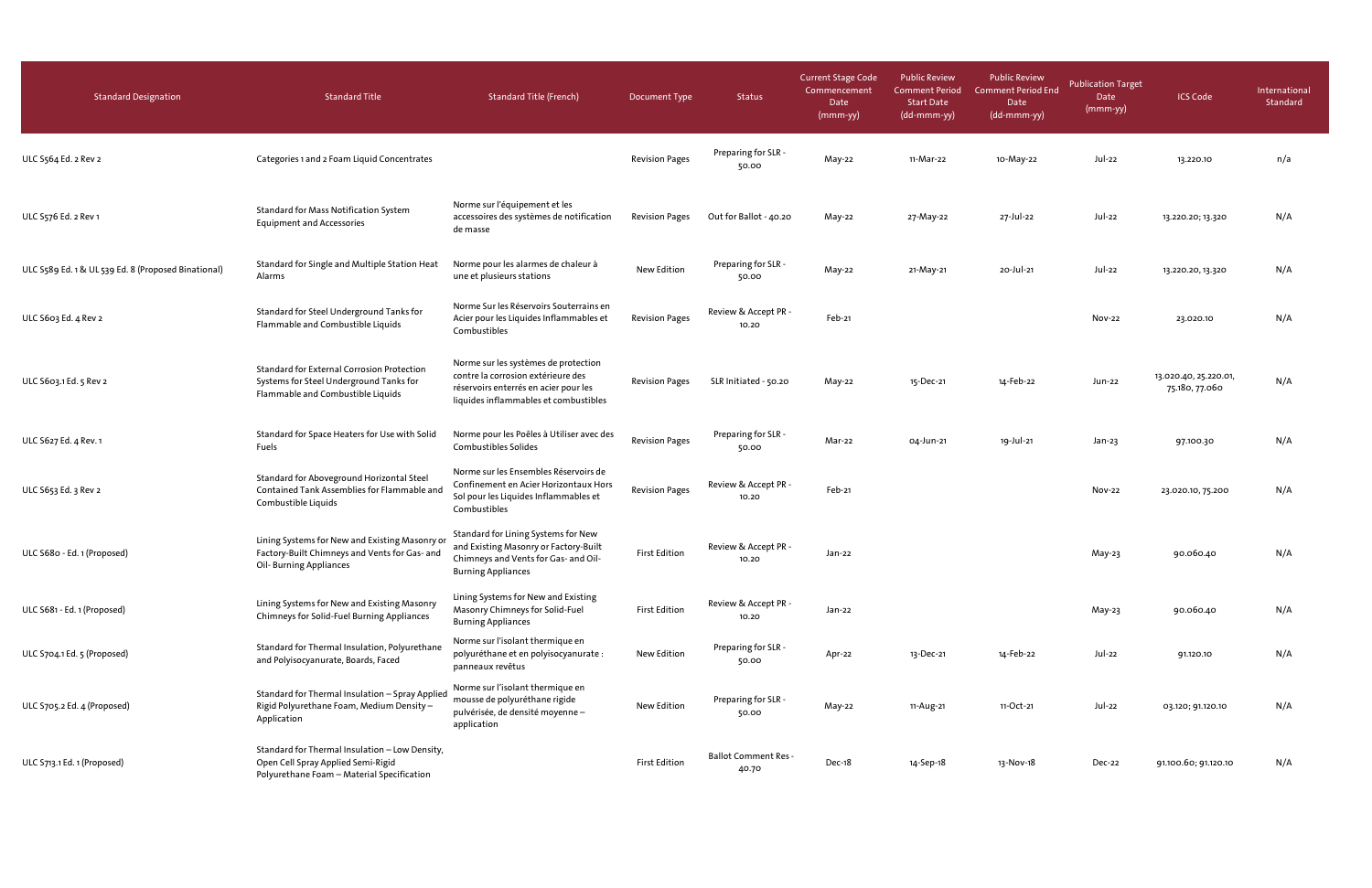| <b>Standard Designation</b>   | <b>Standard Title</b>                                                                                                       | <b>Standard Title (French)</b>                                                                                                               | Document Type        | Status                                  | <b>Current Stage Code</b><br>Commencement<br>Date<br>$(mmm-yy)$ | <b>Public Review</b><br>Comment Period<br><b>Start Date</b><br>(dd-mmm-yy) | <b>Public Review</b><br><b>Comment Period End</b><br>Date<br>(dd-mmm-yy) | <b>Publication Target</b><br>Date<br>(mmm-yy) | <b>ICS Code</b>      | International<br>Standard |
|-------------------------------|-----------------------------------------------------------------------------------------------------------------------------|----------------------------------------------------------------------------------------------------------------------------------------------|----------------------|-----------------------------------------|-----------------------------------------------------------------|----------------------------------------------------------------------------|--------------------------------------------------------------------------|-----------------------------------------------|----------------------|---------------------------|
| ULC S713.2 Ed. 1 (Proposed)   | Standard for Thermal Insulation - Low Density,<br>Open Cell Spray Applied Semi-Rigid<br>Polyurethane Foam - Installation    |                                                                                                                                              | <b>First Edition</b> | <b>Ballot Comment Res -</b><br>40.70    | Dec-18                                                          | 14-Sep-18                                                                  | 13-Nov-18                                                                | Dec-22                                        | 91.120.10            | N/A                       |
| ULC S715.1 Ed. 1 (Proposed)   | Standard for Thermal Insulation - Spray Applied<br>Rigid Polyurethane Foam, High Density -<br><b>Material Specification</b> | Norme sur l'isolant thermique en<br>mousse de polyuréthane rigide<br>pulvérisée de densité haute :<br>spécifications relatives aux matériaux | <b>First Edition</b> | <b>Ballot Comment Res -</b><br>40.70    | Jan-22                                                          | 20-Oct-21                                                                  | 20-Dec-21                                                                | Dec-22                                        | 91.100.60; 91.120.10 | N/A                       |
| ULC S715.2 Ed. 1 (Proposed)   | Standard for Thermal Insulation - Spray Applied<br>Rigid Polyurethane Foam, High Density -<br>Installation                  | Norme sur l'isolant thermique en<br>mousse de polyuréthane rigide<br>pulvérisée de densité haute :<br>installations                          | <b>First Edition</b> | <b>Ballot Comment Res -</b><br>40.70    | Jan-22                                                          | 20-Oct-21                                                                  | 20-Dec-21                                                                | Dec-22                                        | 91.120.10            | N/A                       |
| ULC 5717.1 - Ed. 3 (Proposed) | Flat Wall Insulating Concrete Form (ICF) Units -<br><b>Material Properties</b>                                              | Norme sur les unités de coffrage à béton<br>isolants pour murs plats – propriétés des<br>matériaux                                           | New Edition          | <b>Prelim Comment</b><br>Review - 30.70 | May-22                                                          |                                                                            |                                                                          | Sep-22                                        | 91.120.10            | N/A                       |